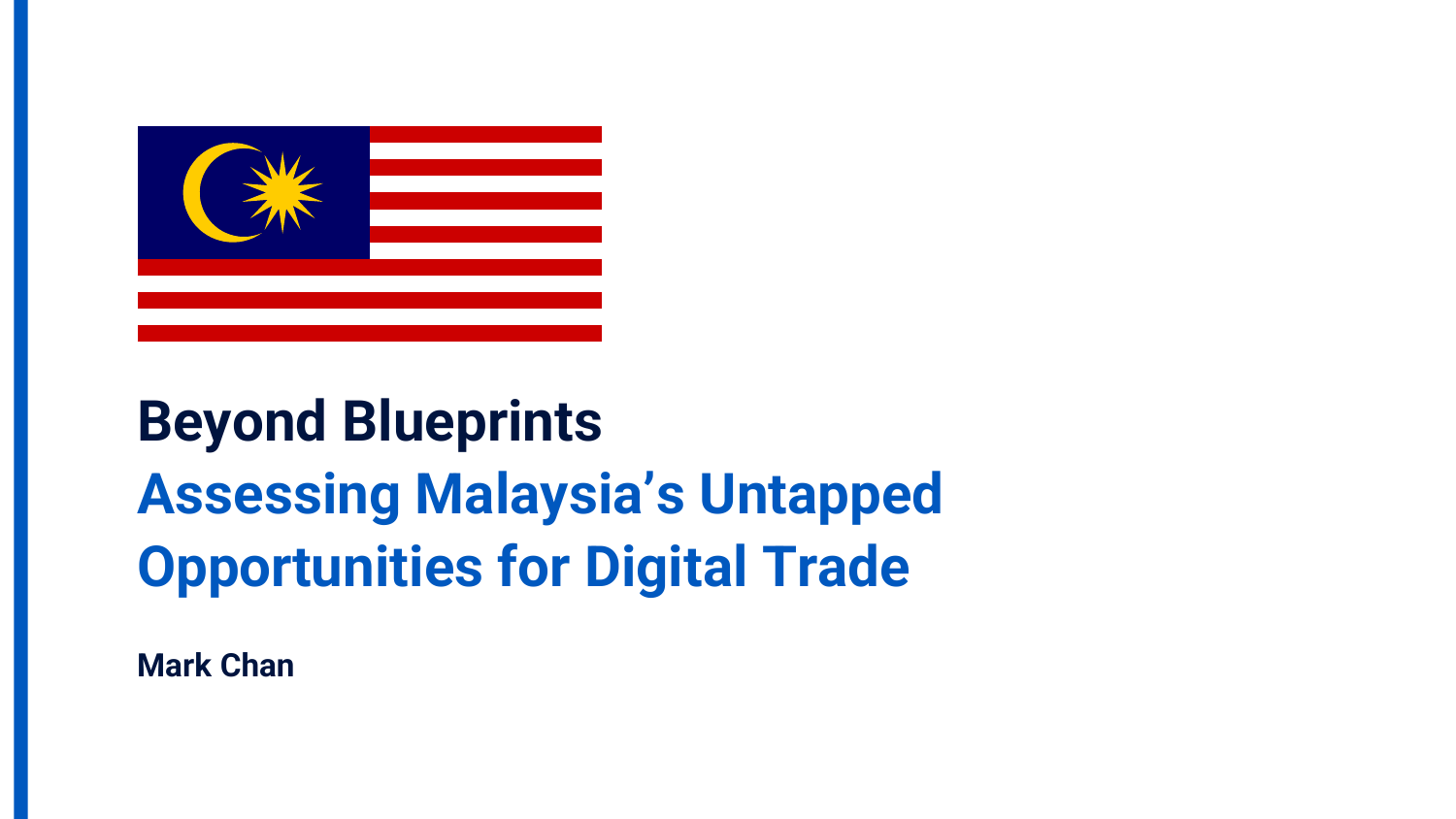## **Traversing the "computerisation gap"**



New initiatives serve to **'upgrade' E&E and ICT industry value chain** towards services and smart manufacturing



Malaysian government views Digital Economy development as a **key post-COVID-19 recovery strategy**



**MyDigital** initiative provides wide overarching strategy for Digital Economy growth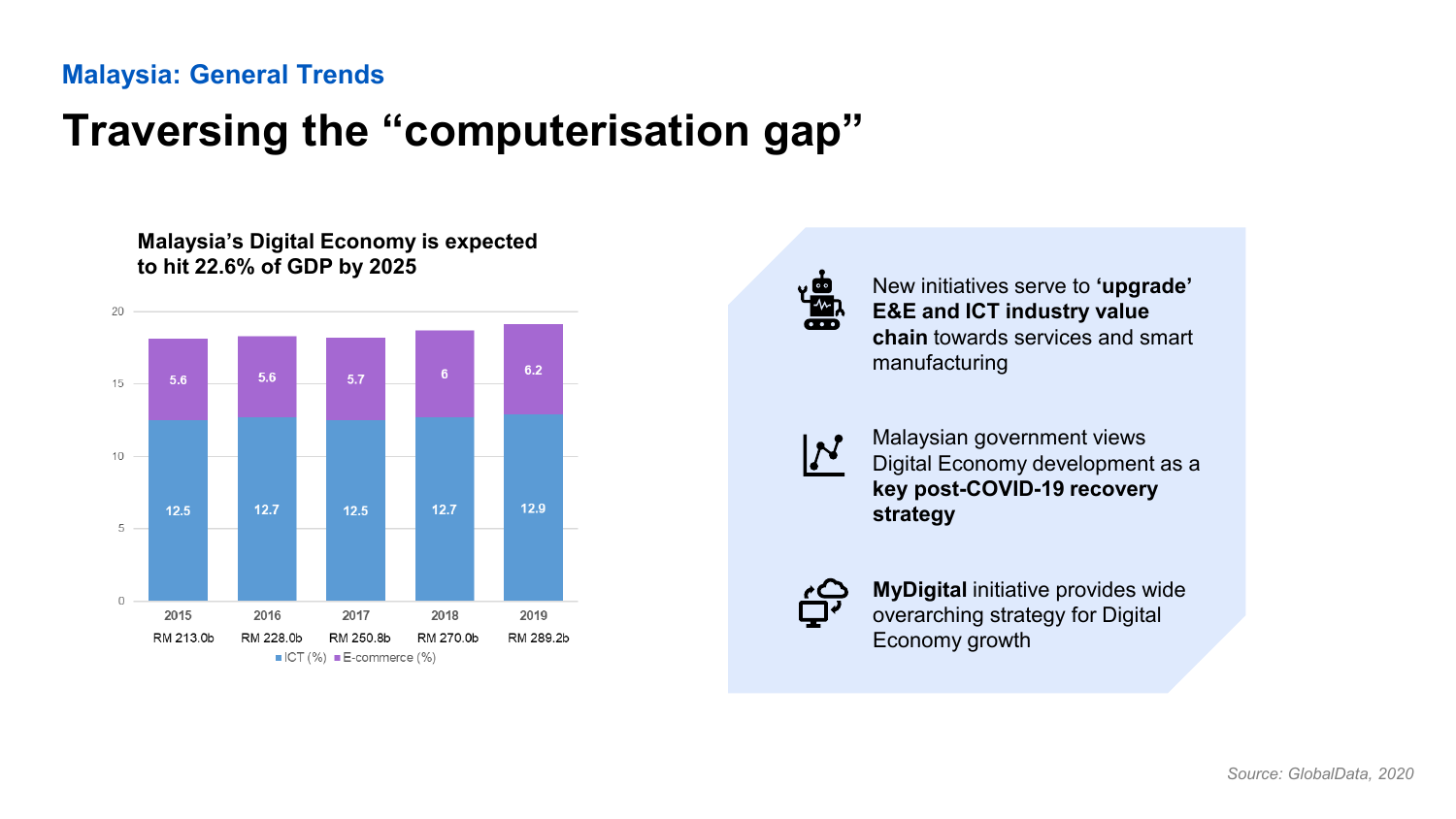and digital economic performance

## **Strong digitalisation fundamentals**

Malaysia ranked **34th** in Huawei's Global Connectivity Index 2020 – measuring ICT maturity, investments,

> **59. Philippines 58. Indonesia 55. Vietnam Thailand** (46th) Malaysia (34th) **China** (22nd) Japan (9th) Singapore (2nd) **United States (1st)**



*Sources: Huawei, 2020; DOSM, 2021; ITA, 2019; SME Corp, 2020; World Bank, 2019*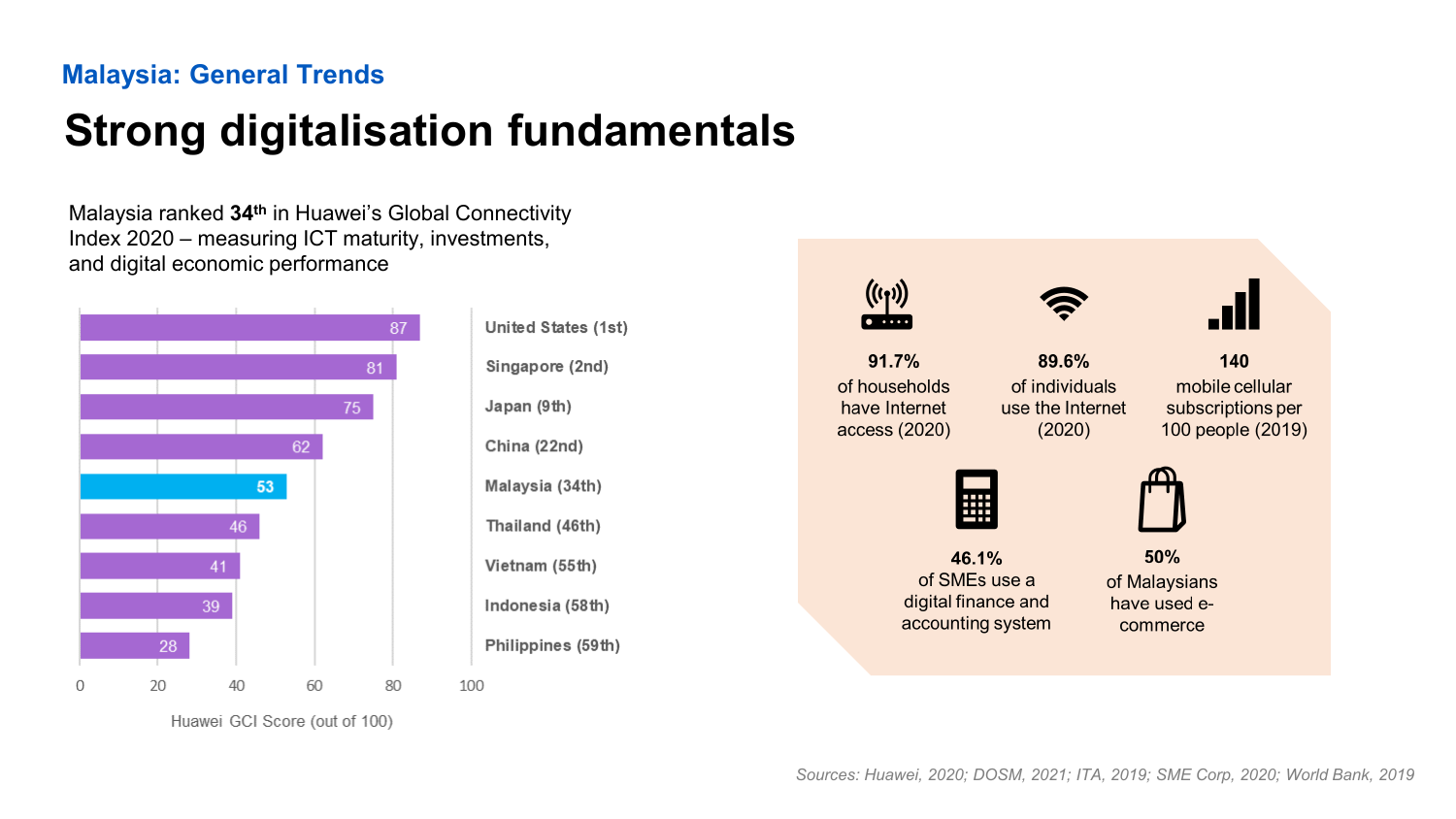## **Post-pandemic, digital acceleration experienced differently**

#### **E-commerce platforms: sales volumes on an up-swing**



#### **Retail users: adoption of digital services goes mainstream**



**36%** of all digital service users were new



of which **59%** were from non-urban areas



**47%** YoY increase in Internet and mobile banking transactions



**260%** YoY increase in active e-wallet users

#### **SMEs: 'K-shaped' effects with winners and losers**



**25%** accelerated digital transformation plans



**60%** slowed down digital transformation plans due to lack of cash flow



**84%** had difficulty communicating with customers and suppliers due to connectivity issues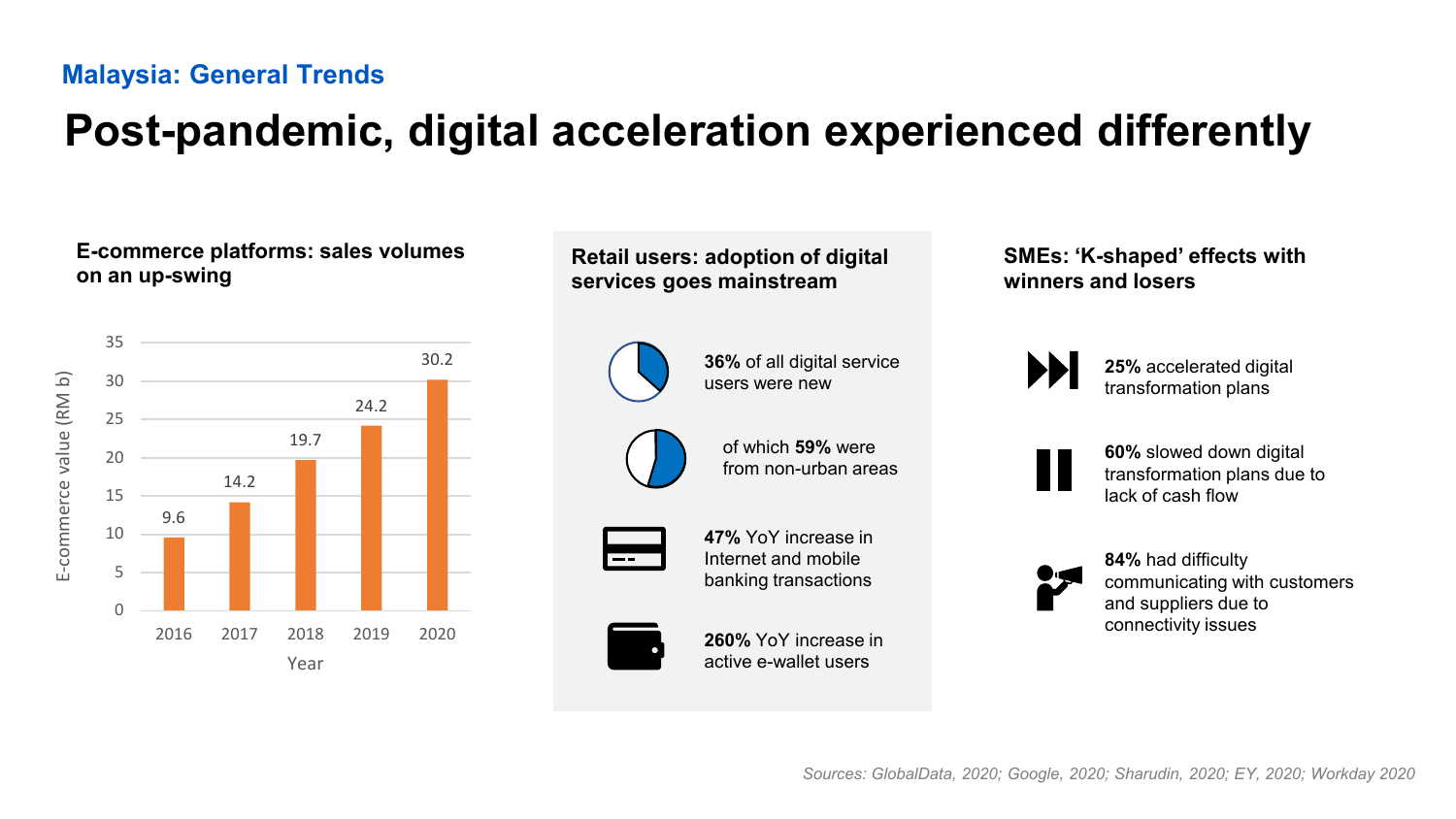## **MyDigital reaffirms Malaysia's Digital Economy aspirations**



**An overarching initiative led by the PM**: Targets 22.6% GDP contribution and 500,000 new jobs by 2025

**Provides new direction in emerging fields:** 5G commercialization, cloud computing, National Digital **Identities** 

**However, inflection point**: an opportunity for Malaysia to articulate its domestic objectives with interoperability and collaborative aspirations vis-à-vis trade partners.

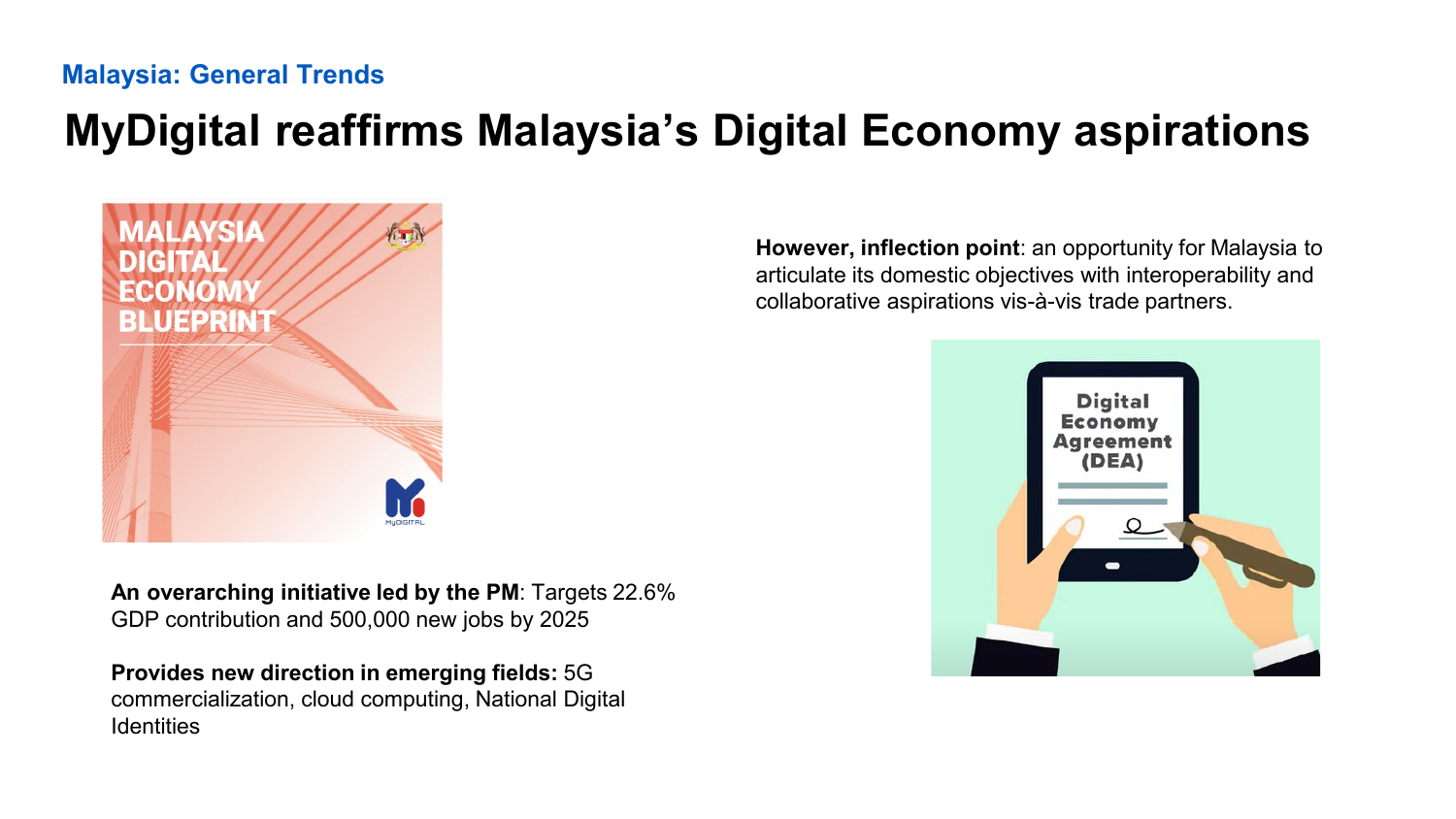## **Malaysia's Readiness for DEA Collaboration**

#### 100.0 **Ready for DEA Data Regulations**: progressive cross-border data liberalisation  $500$ **Digital Payments**: mature and well-regulated ecosystem Paperless Trade  $25.0$ **Artificial Intelligence**: supported by active emerging tech promotion  $0.0$ **Opportunity Areas Open Government**: room for enhanced data accessibility and granularity **Paperless Trade**: facilities for cross-border trade data exchange limited beyond ASEAN

Artificial Intelligence

**Data Regulations** 

**Digital Payments** 

Open Government Data

Singapore

- Malaysia

Readiness Threshold (DEA Average - 10)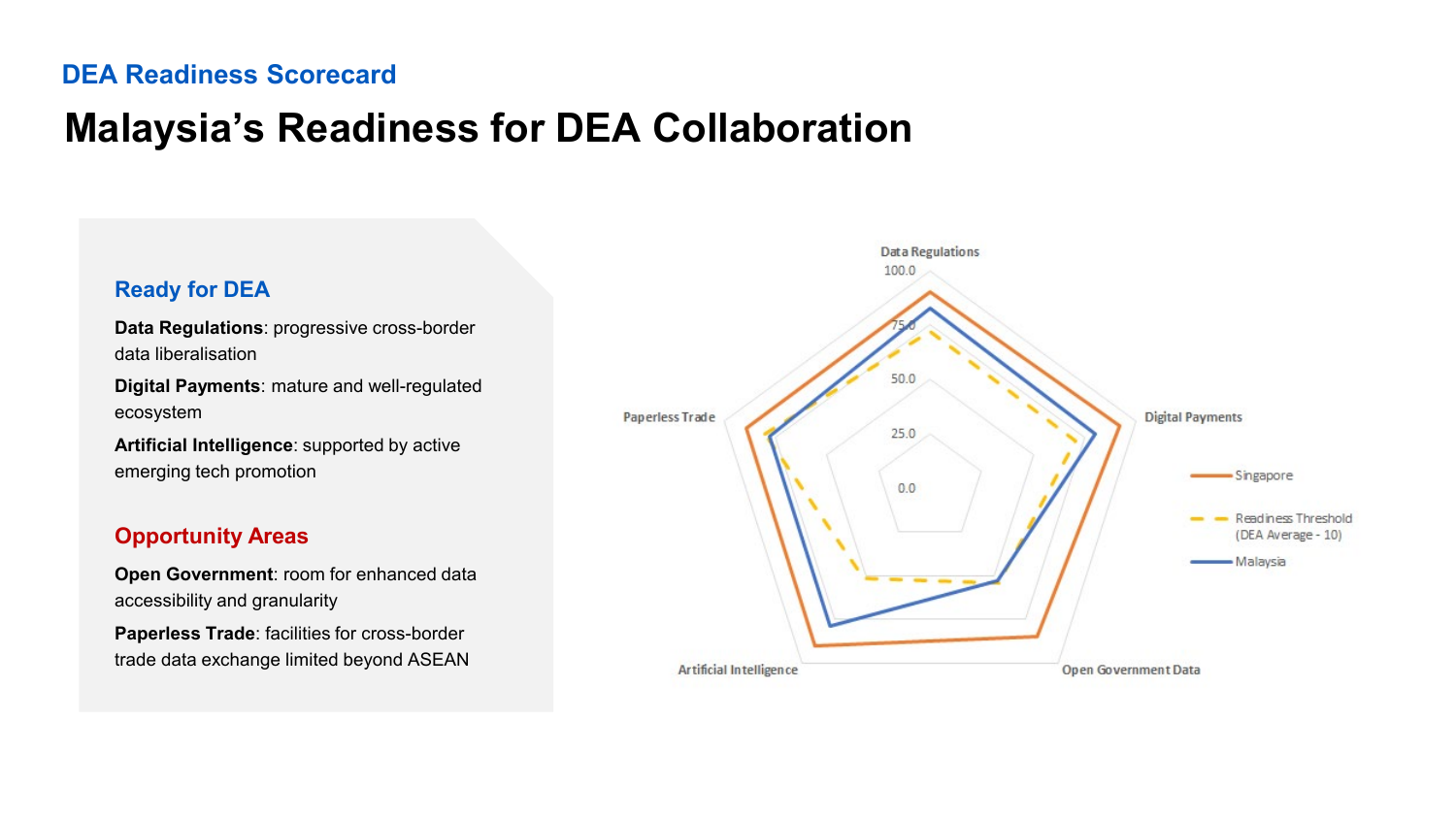## **Data Regulations**



**ASEAN-6 Average**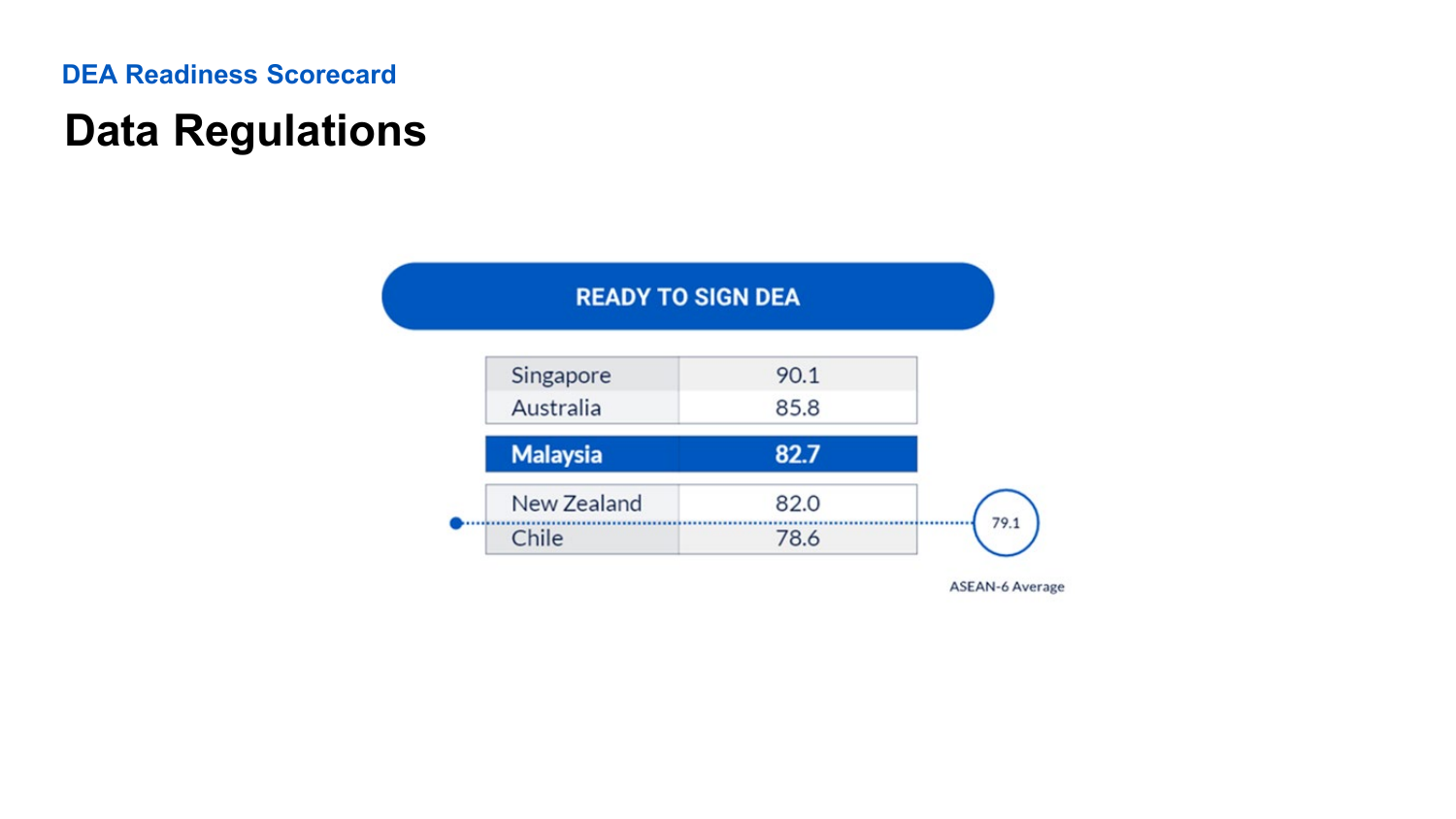## **Data Regulations**

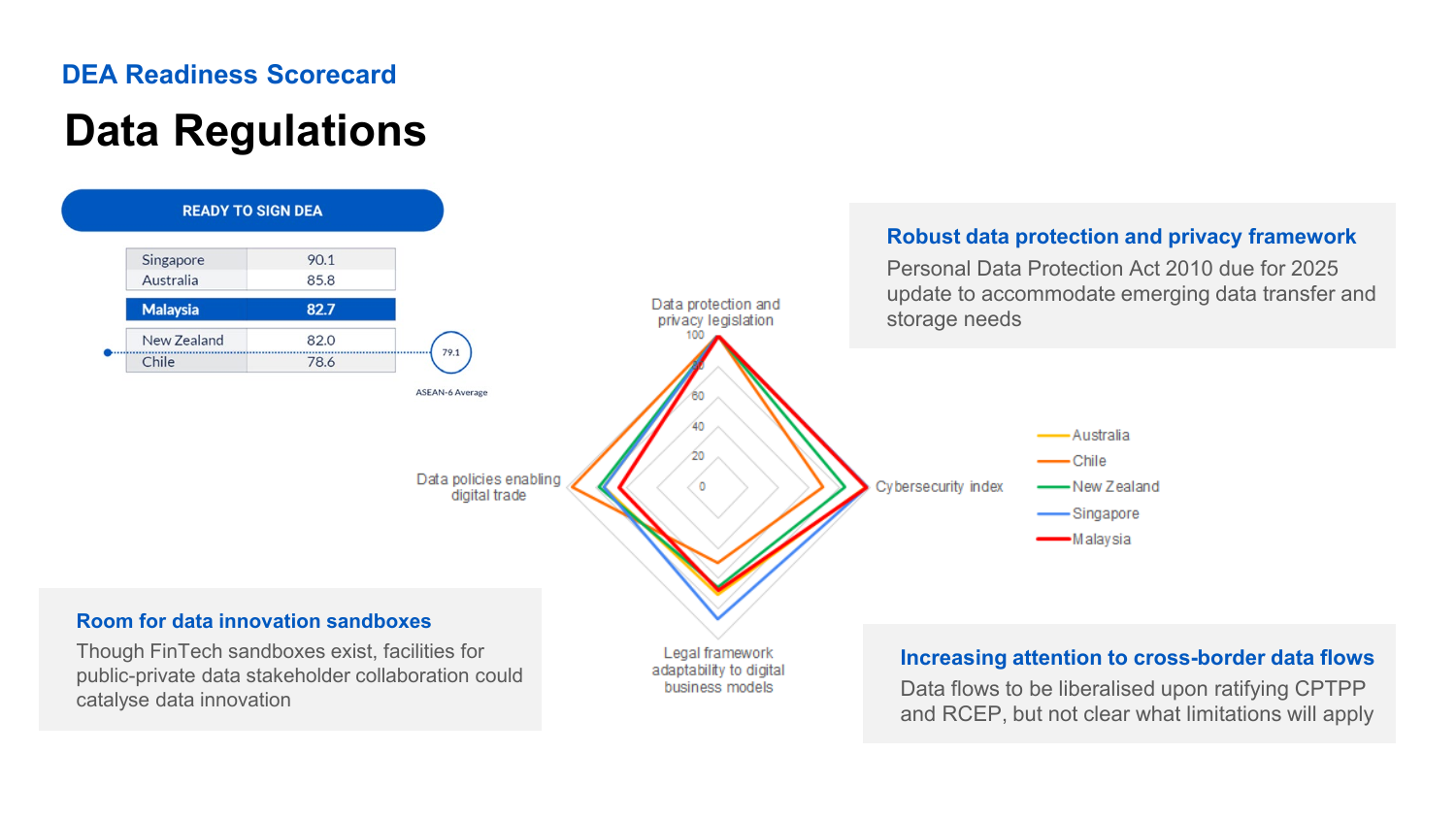## **Digital Payments**

| <b>READY TO SIGN DEA</b> |  |  |
|--------------------------|--|--|
|                          |  |  |

|                 |      | <b>ASEAN-6 Average</b> |
|-----------------|------|------------------------|
| <b>Malaysia</b> | 80.2 | 60.2                   |
| Chile           | 80.3 |                        |
| Australia       | 80.8 |                        |
| New Zealand     | 81.1 |                        |
| Singapore       | 91.8 |                        |
|                 |      |                        |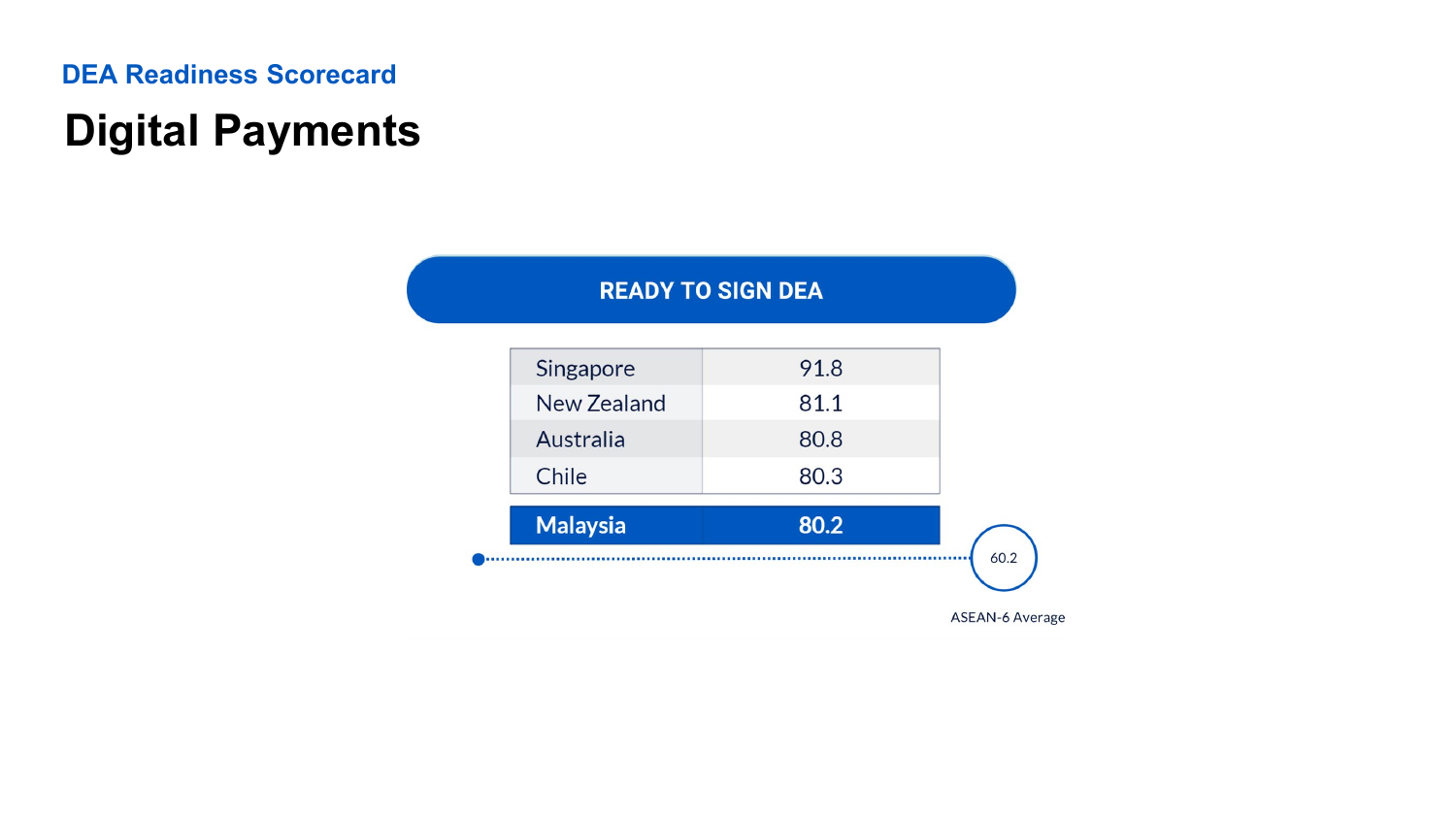## **Digital Payments**

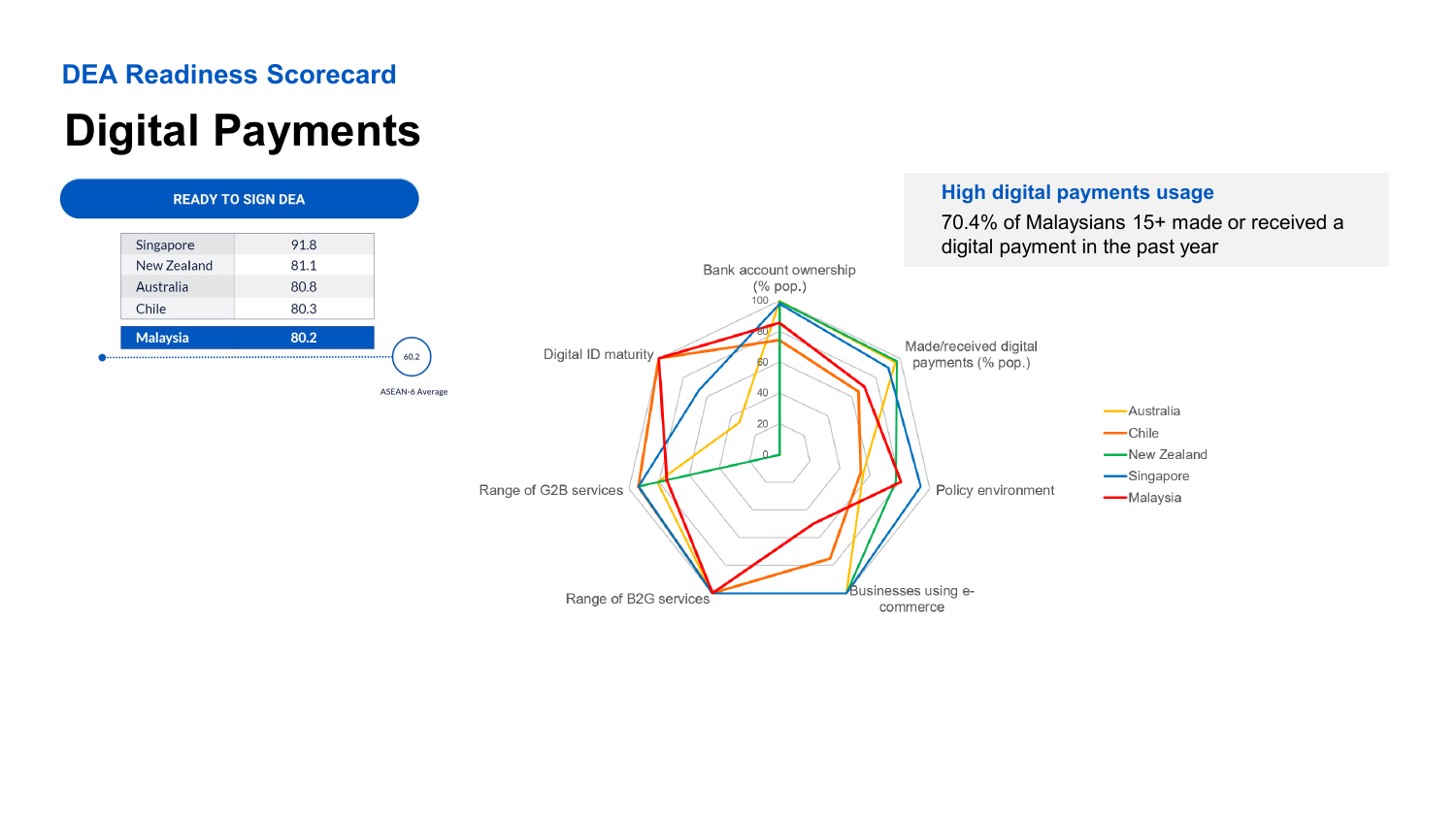## **Digital Payments**



#### **High digital payments usage**

70.4% of Malaysians 15+ made or received a digital payment in the past year





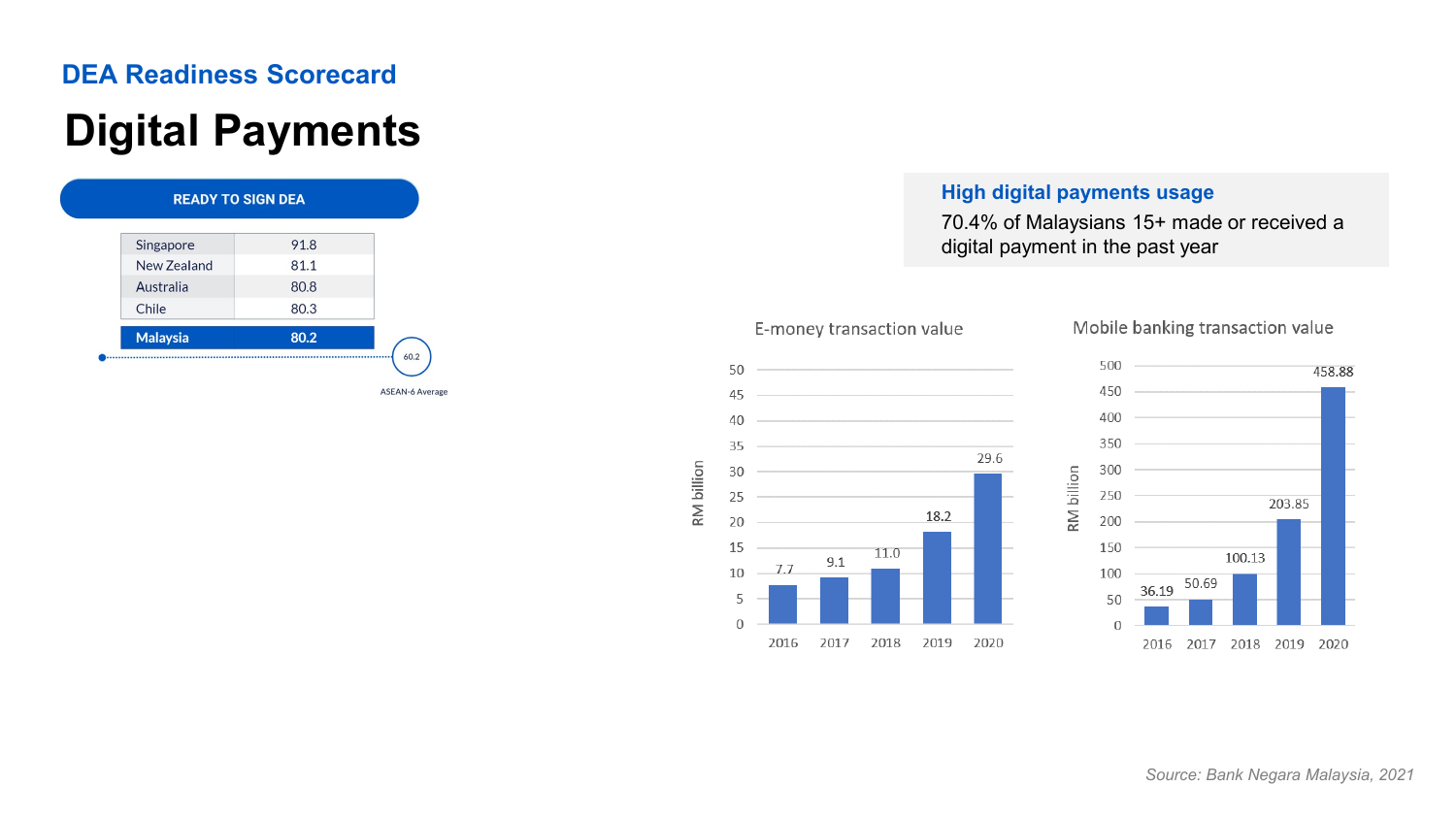## **Digital Payments**



#### **Payments interoperability a key focus**

E.g., real-time debit payments between NETS Singapore and PayNet; real-time credit and QR payments in the works with Singapore and Thailand

#### **Proactive policymaking and regulators**

A consistent focus for the Central Bank, Securities Commission and strategic blueprints (e.g. MyDigital)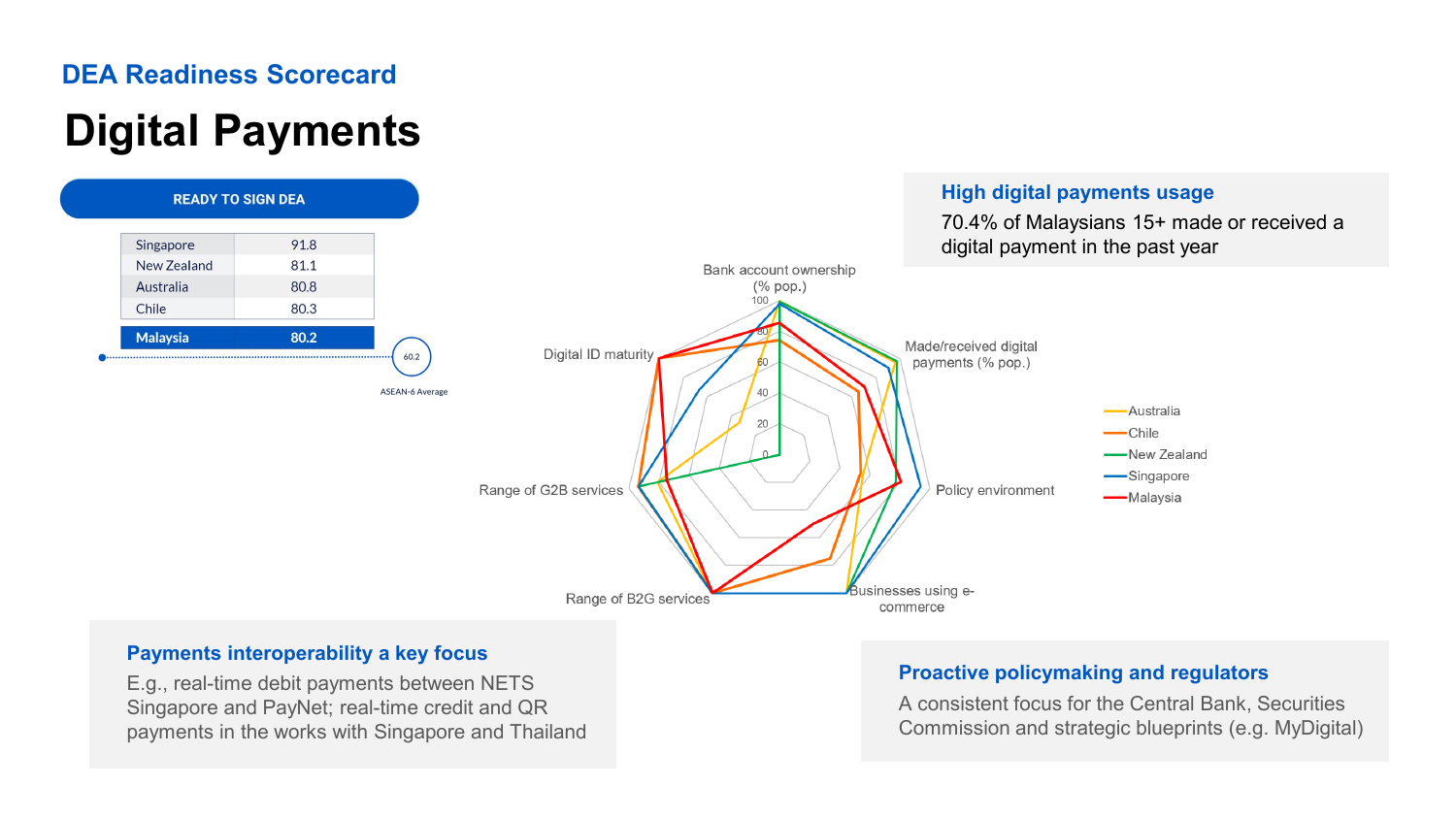## **Paperless Trade**

#### **NOT READY TO SIGN DEA** New Zealand 94.4 91.7 Australia Singapore 88.9 Chile 83.3 78.7 **Malaysia** 77.8

**ASEAN-6 Average**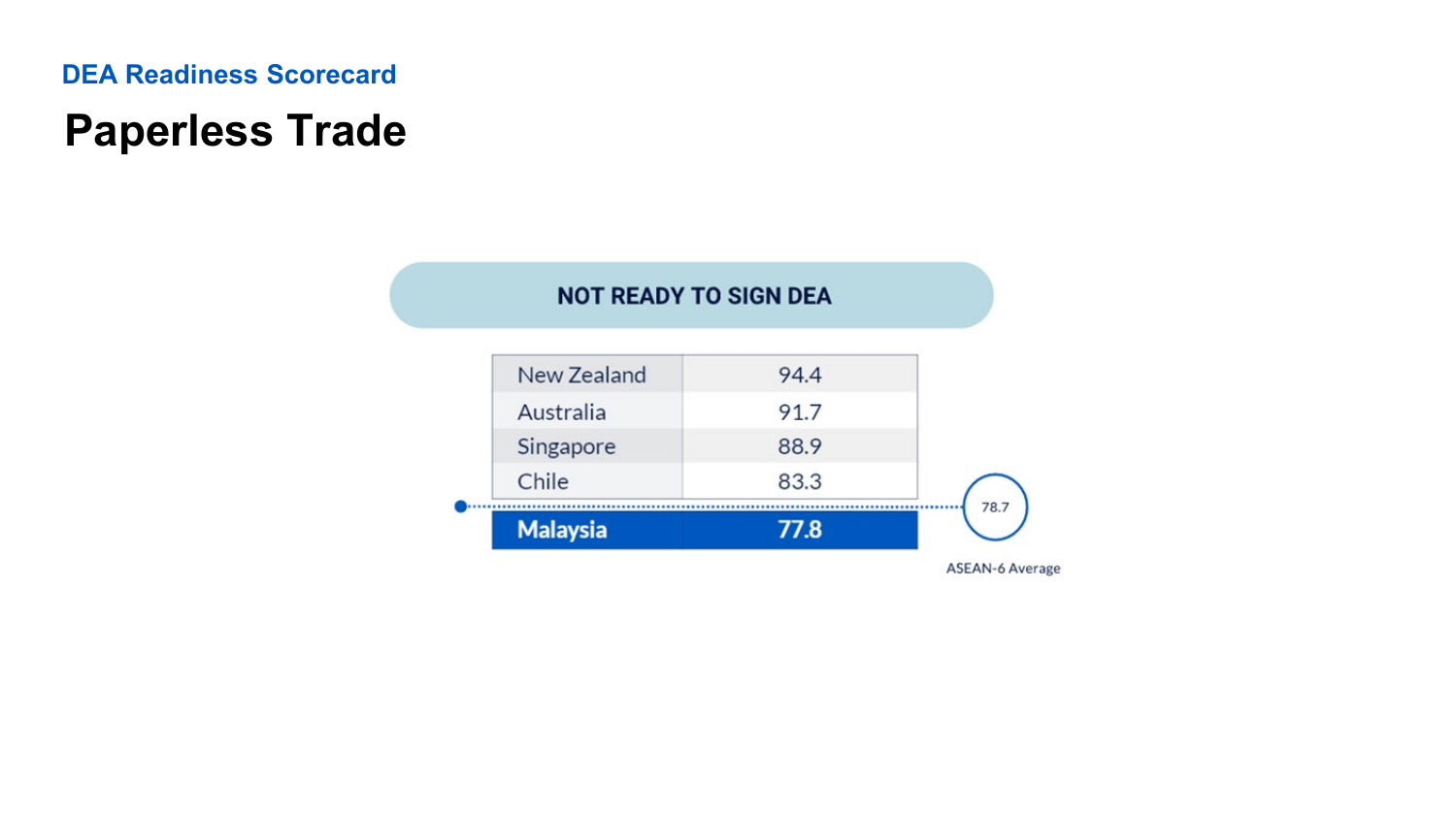## **Paperless Trade**



#### **Digitalisation of paper documents high**

E.g., compulsory e-COO, custom declarations, export/import permits

#### **Connections with National Single Windows abroad limited**

Restricted to ASEAN-level cooperation for now

#### **Malaysia can begin collaborating by focusing on key trade items**

Focus on augmenting export/import process for specific categories, and then expand offering



Malaysia Singapore DEA Average ASEAN-6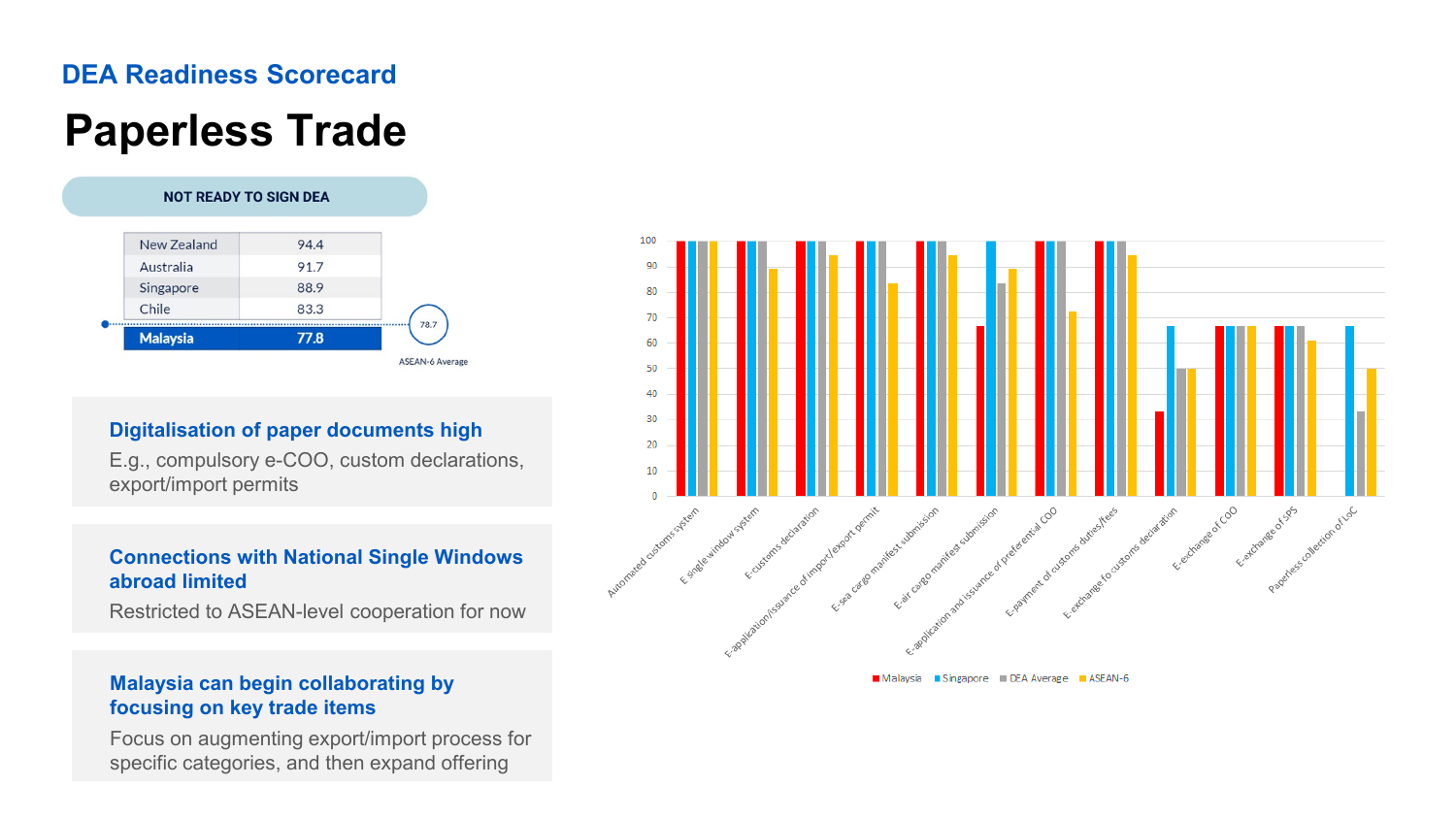## **Artificial Intelligence**



**ASEAN-6 Average**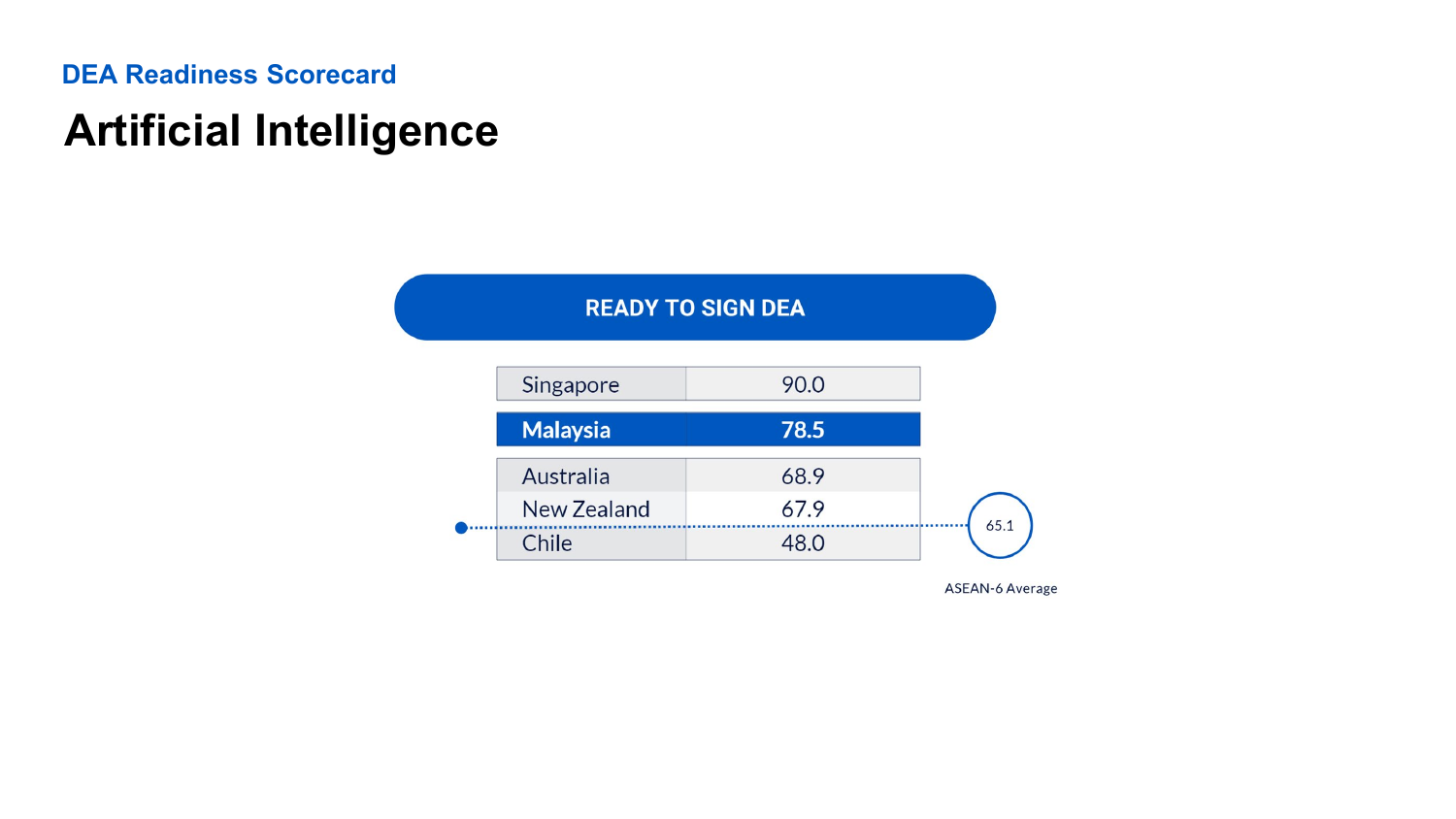## **Artificial Intelligence**

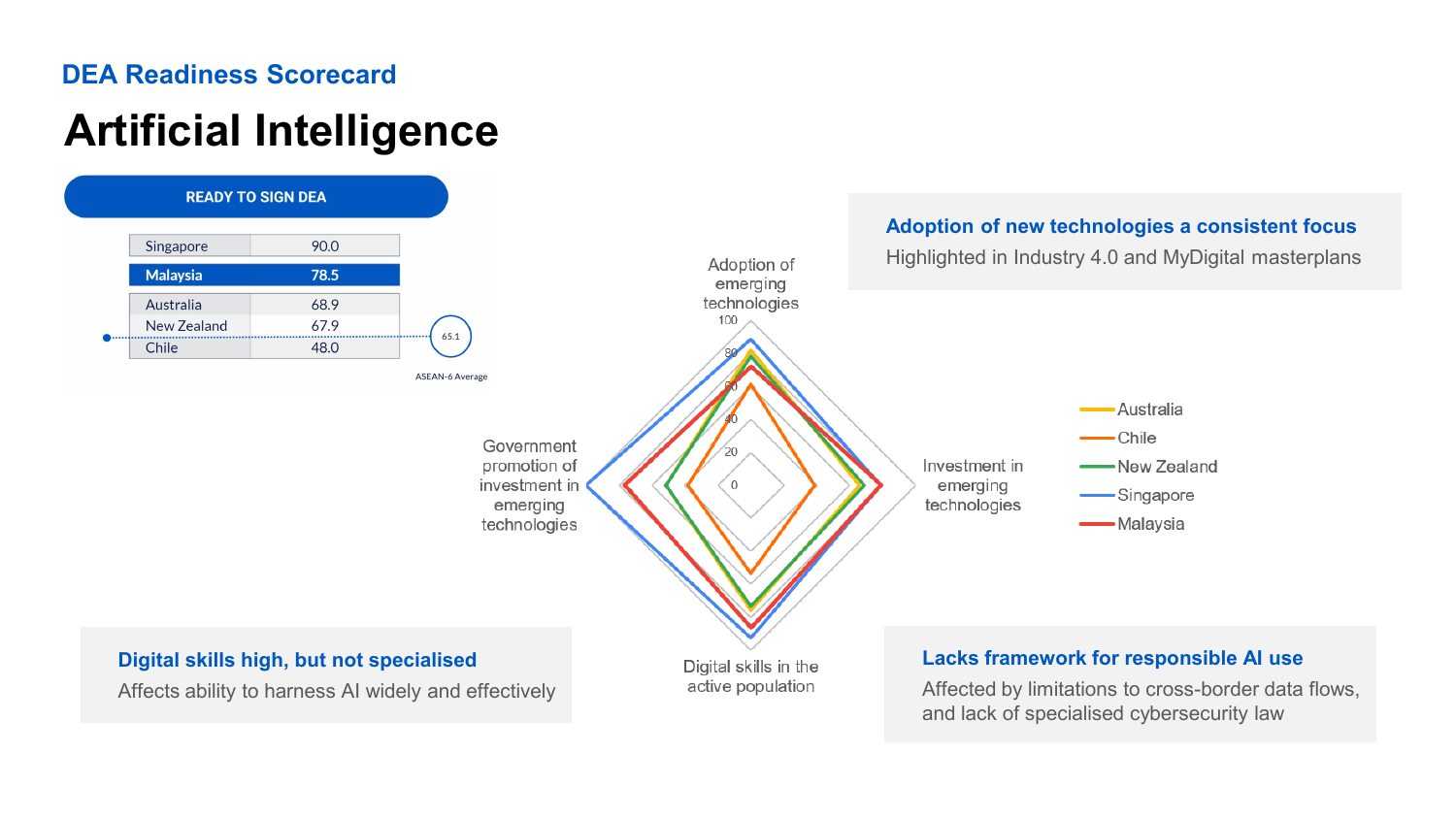## **Open Government Data**

### **NOT READY TO SIGN DEA**

|  | Australia<br><b>Malaysia</b><br>Chile | 70.0<br>53.0<br>45.0 | 58.3<br><b>ASEAN-6 Average</b> |
|--|---------------------------------------|----------------------|--------------------------------|
|  |                                       |                      |                                |
|  | Singapore<br>New Zealand              | 84.3<br>76.7         |                                |
|  |                                       |                      |                                |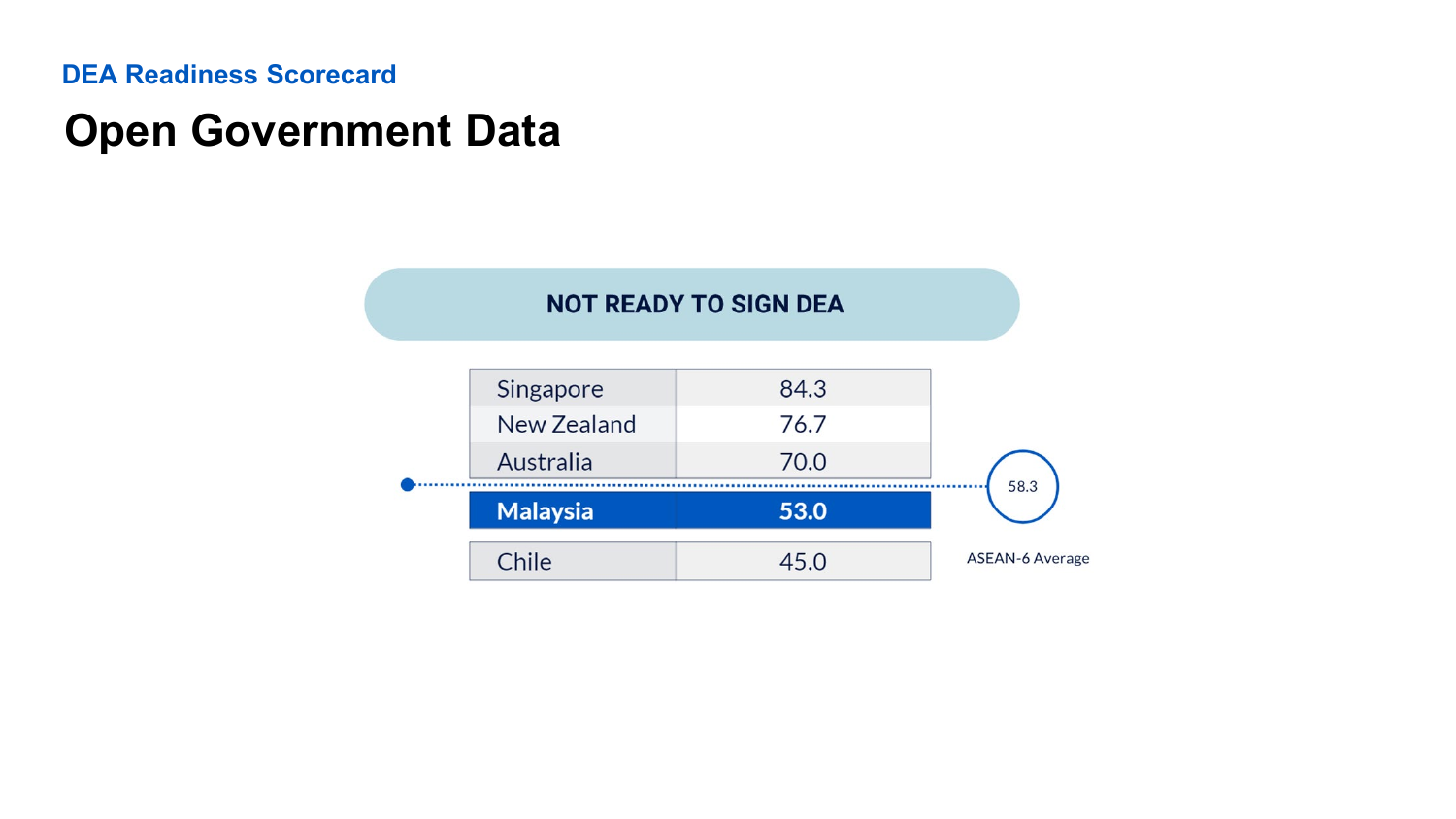## **Open Government Data**



#### **Government initiatives on open data exist**

But initiatives to improve meaningful stakeholder data usage are needed to maximise data value

#### **Malaysia lags for data openness and accessibility**

Issues with data quality, granularity, machine readability and availability on unified platform